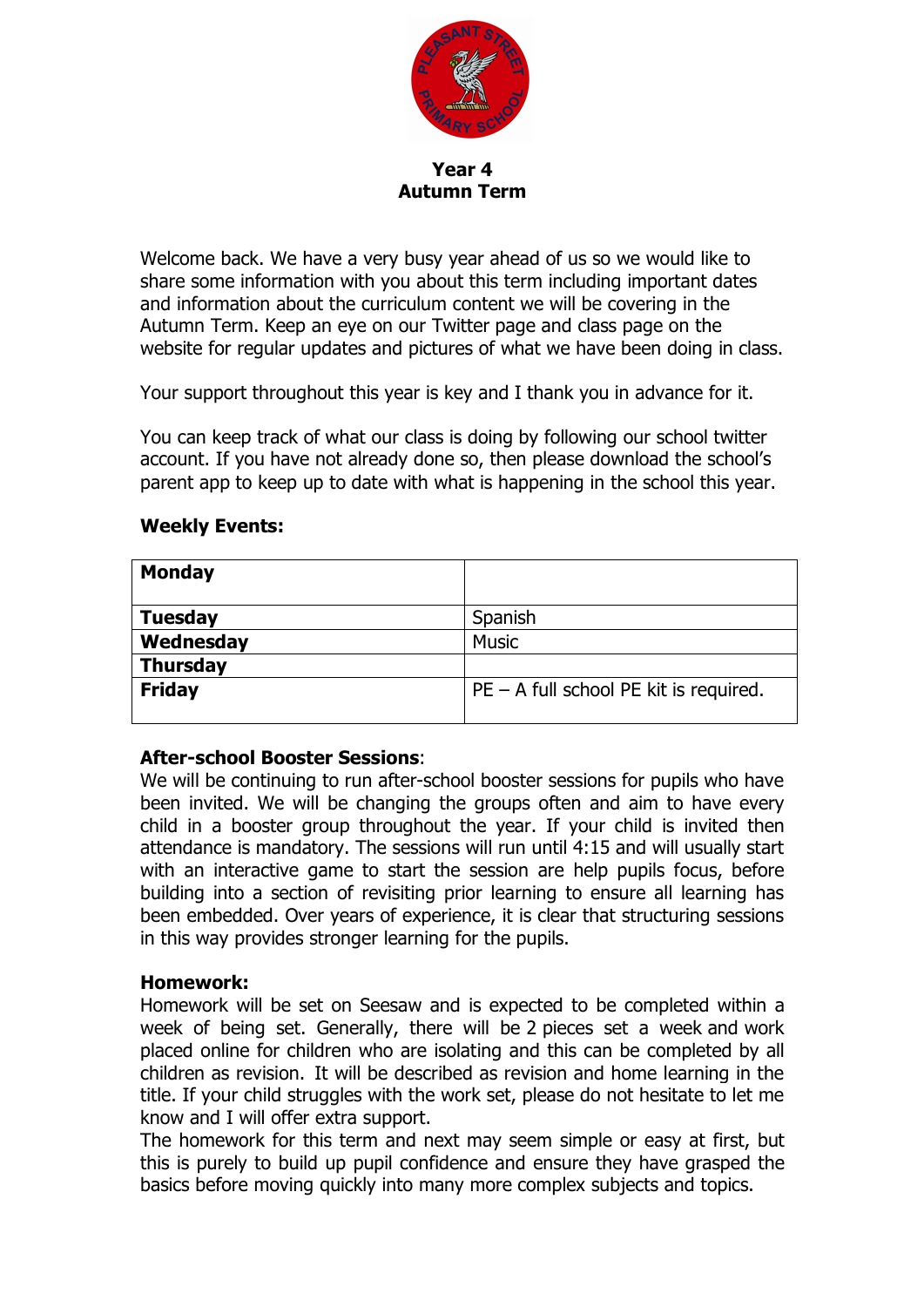### **Reading:**

Please make sure your child's reading book and reading log is in school every day.  It is really important that you read with your child regularly at home and their book will be changed weekly. We would really appreciate it if you could complete the reading log. We would like to encourage all our children and families to read together as much as they can. 

In whole class reading, class 4 will be enjoying "Tiger Tiger" and "A Girl Called Dog". This helps to build children's comprehension and confidence in expressing their own ideas and predictions of a story. 

## **English:**

In English, we will be using "Leaf" by Sandra Dieckmann and "The Whale" by Ethan and Vita Murrow to write an outsider narrative, an information report, our own setting descriptions and a newspaper report. We will be focusing on the key features of each task throughout the term and learn how to apply them to improve our own writing skills. We will be looking at how to use fronted adverbials, expanded noun phrases, sub headings to help organise our work and the use of figurative language to improve our writing. All our stories make use of new and interesting vocabulary. A lot of work is done to promote new vocabulary within the school and the children are supported to use this new vocabulary in their writing. Our working walls celebrate and support learning.

#### **Maths:**

The beginning of the morning (8.55-9:10) is spent doing basic skills. This covers the four operations of number (addition, subtraction, multiplication and division). Please ensure your child is on time, as they will miss valuable maths time if they are late. 

Children are aiming to be able to recognize the value of each digit in a fourdigit number. Extending on this, they will then be expected to be able to compare and order different four digit numbers in terms of size. Children will also be aiming to be able to round numbers up to the nearest 10, 100 and 1000. Furthermore, children will become more confident adding and subtracting up to four-digit numbers using the formal column method. By the end of year 4, all children should be able to recall multiplication and division facts up to 12x12.

Children will use practical equipment to support their learning and their fluency. Once confident in a particular skill, the children will apply their knowledge through reasoning and problem solving.

#### **Science:**

The half term topic is States of Matter. This will involve looking at the similarities and differences of solids, liquids and gases. After half term, we will be looking at Sound.

# **Computing:**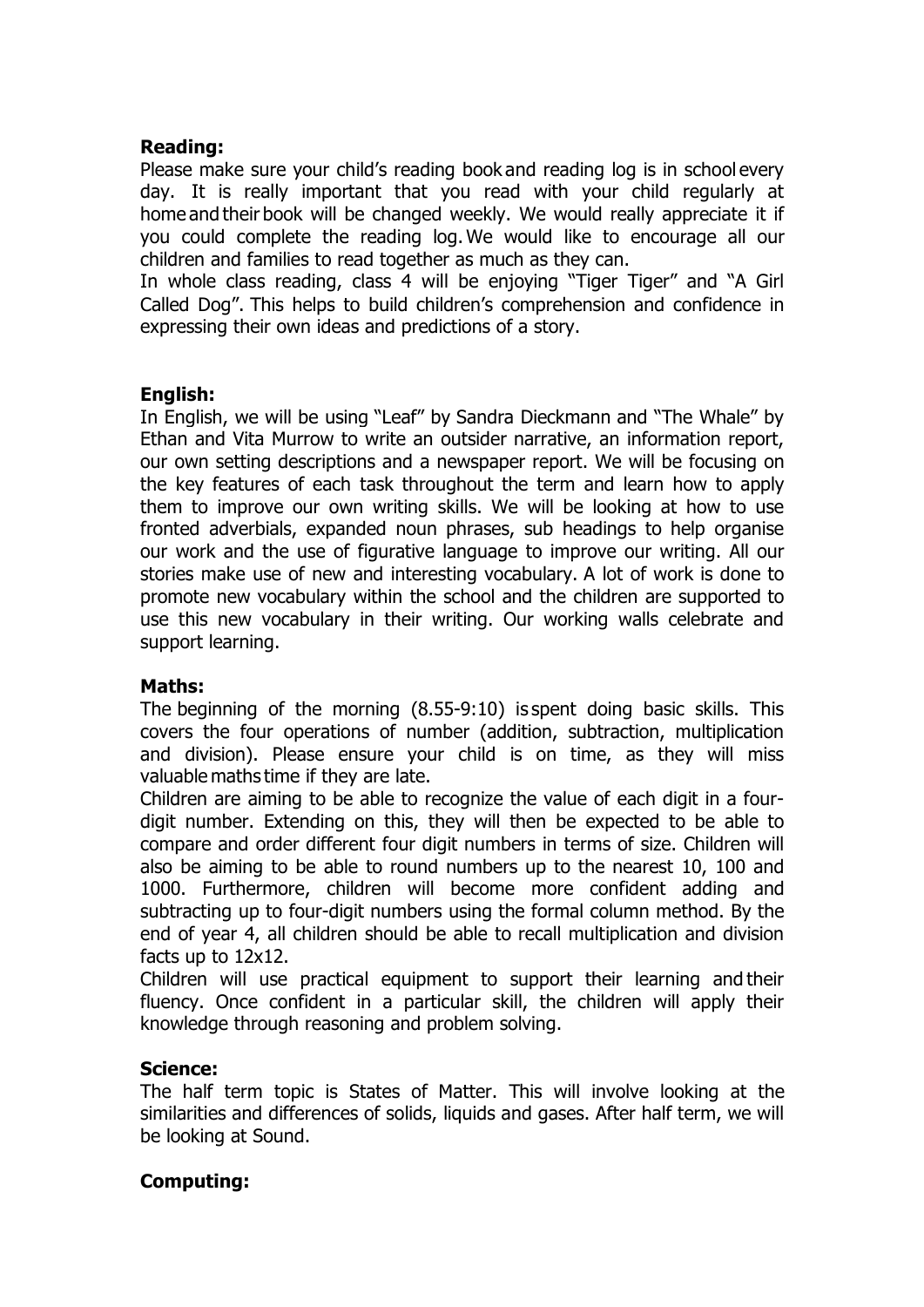In computing sessions, we will be learning about the concept of branching databases and we will create our own using presentation software. Children will understand different ways data can be organised and converted into information. We will analyse how different organisations like schools, supermarkets and hospitals use branch databases to work more efficiently.

After half term, we will be learning about forever and repeated loops. We will be decomposing problems into smaller chunks and design simple algorithms using loops and repeats. We will also learn about debugging which is detecting and correcting errors.

#### **History:**

We will be studying The Romans. This will focus on the reasons why the Romans invaded and what impact they had on Britain. We will be looking at the invasions of Britain by Emperors Julius Caesar and Claudius, the different settlements of The Romans compared to The Celts, Boudica's revolt and the legacy of the Roman Empire still seen in Britain today. We will also be visiting a historical Roman site in Chester were children will have the chance to see and experience an ampitheatre from Roman times.

#### **Geography:**

We will be studying about South America. This will focus on the different countries in South America but focusing mainly on Brazil. We will look at the difference between physical and human features, different land uses and also the Amazon rainforest. We will also learn how to interpret relief maps and create our very own climate graph using a mixture of bar charts and line graphs.

# **RE:**

Children will be looking at what it means to be a Hindu and a Christian in Britain today.

#### **Music:**

The children will be learning to play the ukulele with Mrs. Grindley and learning about different musical genres.

#### **Spanish:**

The children will continue to learn Spanish phrases and vocabulary with Mrs. Grindley. We will be learning about describing physical appearances such as eye colour and hair colour. After half term, we will be learning about naming and describing the subjects we study in school in Spanish such as English, Maths, Science and Art.

# **DT:**

The children will study a Food topic based on a healthy and varied diet. In this topic we will be making our very own healthy pizza. The children will understand the need to eat foods in the proportions shown by the eatwell guide as well as eating a variety of foods from the largest food groups to be